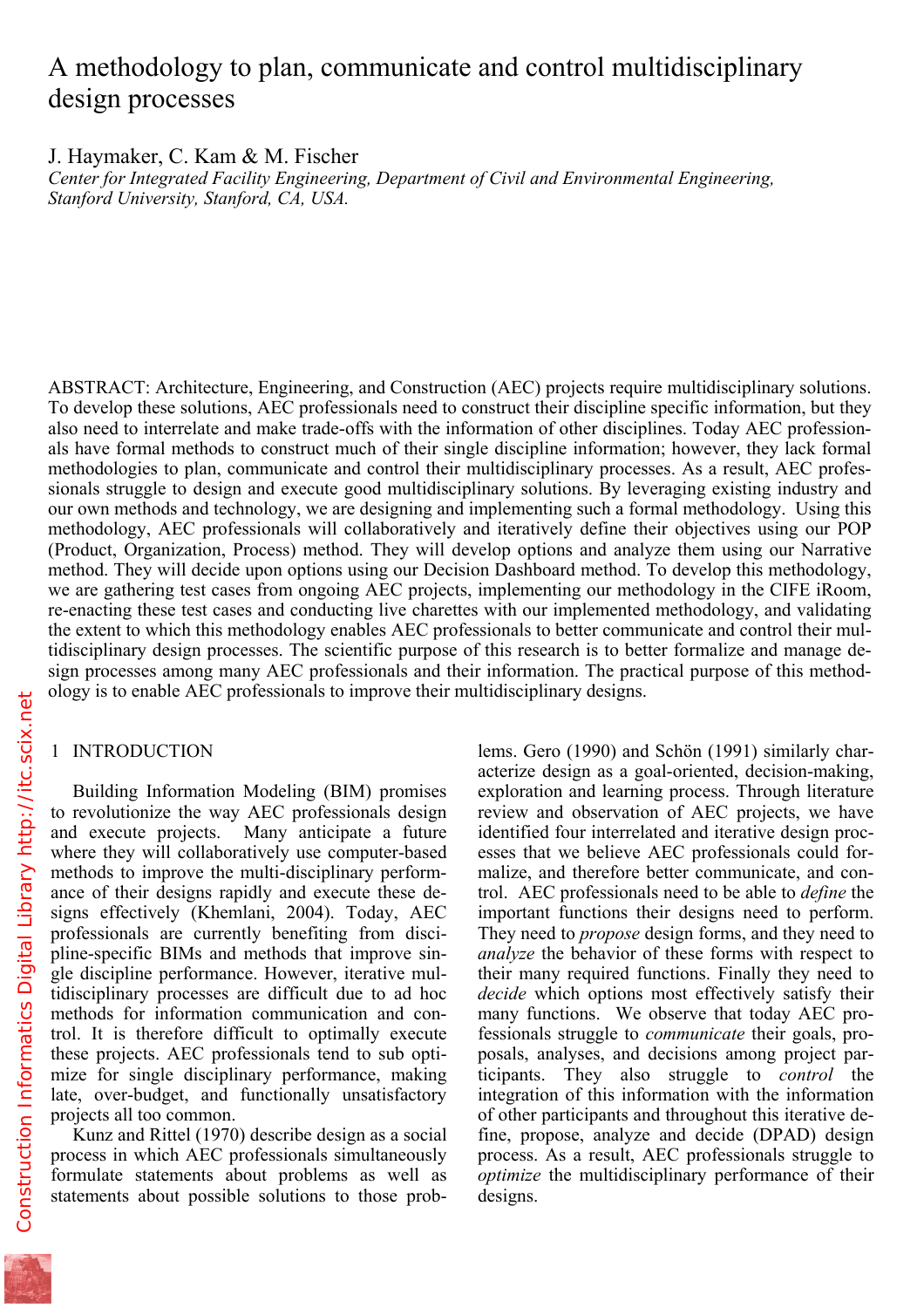

Figure 1: We are formalizing four interrelated design processes to help AEC professionals better communicate and control them: *define* design functions, *propose* design forms (these can be product, organization or process forms), *analyze* these forms, and *decide* on forms. To formalize these processes, we propose to integrate three CIFE methods: *POP* enables AEC professionals to *define* the functions, forms and behaviors of the products, organizations, and processes. *Narratives* enable AEC professionals to *propose* and develop many design forms and *analyze* these.*Decision Dashboard* enables AEC stakeholders to compare analyses, make tradeoffs, *decide*, and document their decisions.

We are therefore working to design and implement a methodology that enables AEC project teams to better communicate and control their DPAD processes. This methodology builds on three recent projects at the Center for Integrated Facility Engineering. AEC professionals will define the important functions, forms, and behaviors (FFB) of their products, organizations and processes (POP) using the POPFFB (or POP for short) method. They will rapidly propose and analyze many competing forms using the Narrative method. They will decide amongst these competing forms, making multidisciplinary tradeoffs and driving the project towards improved performance using the Decision Dashboard (DD) method. See Figure 1.

In this paper we describe a test case to motivate our methodology. We then describe our ongoing effort to formalize and implement this methodology. We are gathering test cases from current AEC projects. We are implementing this methodology in the CIFE iRoom. We will re-enact our test cases, and conduct live charettes using our implemented methodology. We will validate our methodology with respect to AEC professionals' ability to communicate and control their multidisciplinary design processes and information.

### 2 MOTIVATING TEST CASE

This test case describes and diagrams the design process an architecture firm went through to determine the costs and benefits of employing an atrium in an office building in Northern California. Figure 2 describes and diagrams some of the requirements they defined, some of the design options they proposed, some of the analyses they performed and a summary of the decision they made. The lines in the diagram are dashed because this process was not formalized in the computer.

The architect knows that atria can be effective ways to take advantage of natural light, reduce building energy consumption, and improve the quality of the work environment, and thus the productivity of the occupants. However, atria can cause uncomfortable glare conditions, have constructability

and maintenance issues, and result in a bigger building footprint that costs money and takes longer to build. Therefore the architect wanted to know if they should employ an atrium on this project. They first defined the site description, researched the regulatory requirements, and worked with the client to define the client's requirements. Based on this functional information, they then proposed two design options, a design with an atrium, and a more traditional design with no such daylighting feature. Next, they set about to analyze these designs. They analyzed the amount of daylight in key work areas and at key times of the day, measuring the sufficiency and comfort of the lighting conditions. They used this information to estimate how much artificial lighting would be needed, factoring this amount into an analysis of the amount of energy each design would consume in a year. They then analyzed how long each design might take to construct, and how much each design might cost to construct. Using the first cost, and the energy consumption, they estimated the lifecycle cost of each design. They used all these analyses to inform their client, and themselves, as to the cost and the benefits of the atrium, from which the client could make a decision.

While the building is recognized as a highly innovative and successful example of sustainable architecture (Leventhal 2001), the architect struggled to effectively communicate and control this design process, and they did not optimize this design:

*Communication:* The architect provided a series of Microsoft Word™, Excel™ and other documents, containing over one hundred pages, in which they described the process they executed to determine the costs and benefits of the atrium. While the required design functions, proposed forms, analyzed behaviors, and decisions appeared in these documents, no diagram such as Figure 2 or other formal description of their DPAD design process that formally defined and interrelated these concepts existed for this project. The architect has expressed a desire to more effectively communicate their design process to the owner, to consultants on this and on subsequent projects, and to the design community as a whole in order to share a sound sustainable design process.

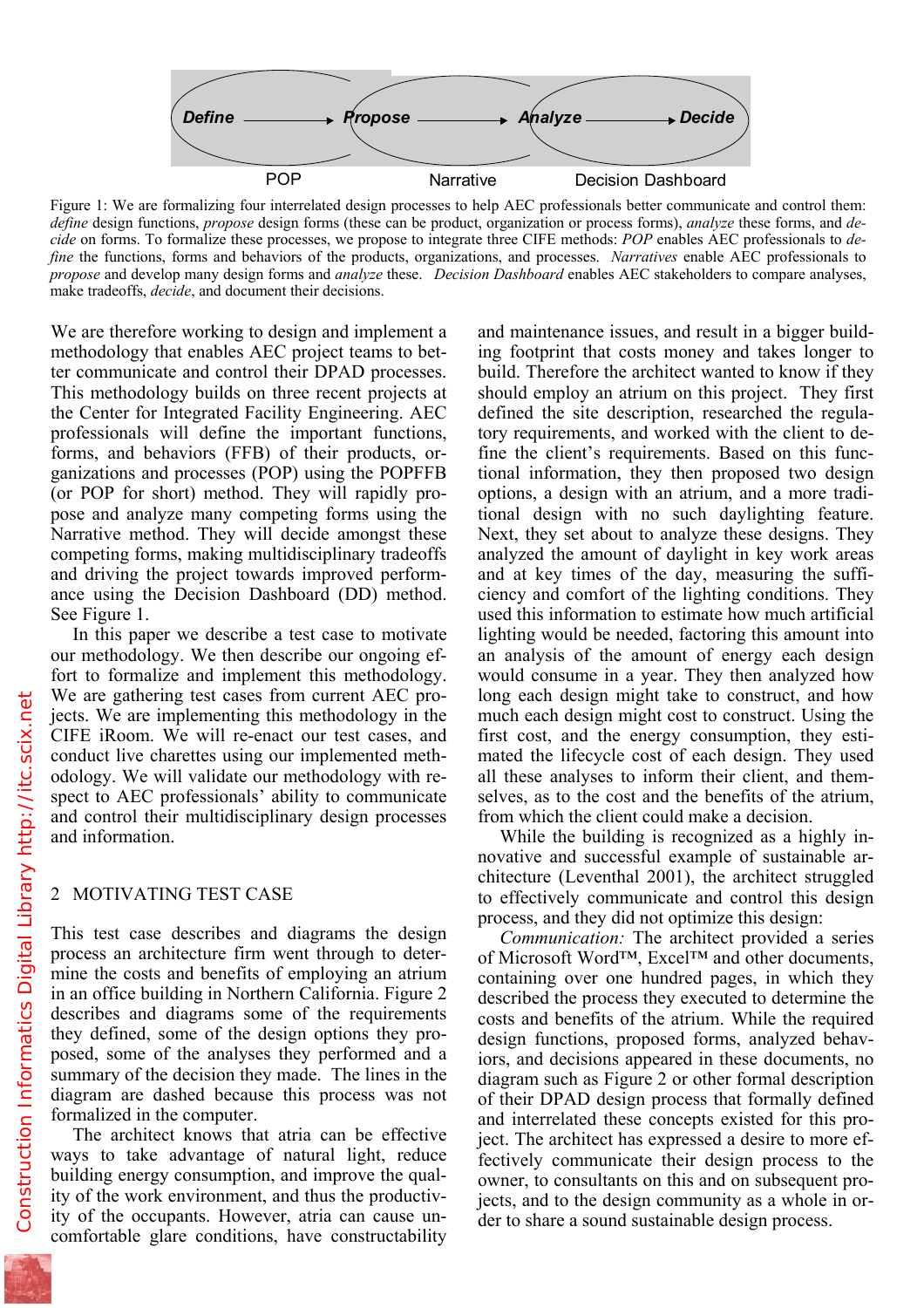

Figure 2: A portion of the design process an architect and their consultants executed to define project requirements (functions), propose design options (forms), analyze these options based on many requirements (behavior), and decide on the appropriate design options based on these analyses.

*Control:* The architect also struggled to control this design process. On examining their documents we found a failure to accurately integrate information from the energy analysis into the life cycle cost analysis. Integration difficulties between disciplinespecific information have been well documented, for example: between requirements information and design information (Kiviniemi, 2004), between design information and analysis information (Kam and Fischer 2002), between design information and fabrication information (Haymaker et al 2004), and between analysis information and decision information (Kam, 2004).

*Quality of Design Solution:* Because of the difficulty communicating and controlling this design process, the design team was not able to fully explore this design. For example, they were unable to sufficiently explore many configurations of atria layout to determine the optimal layout for the energy, daylight, cost, and other criteria they determined were important. The ability to formally define and manage their information, the interdependencies

between this information, and the decisions based on this information would have enabled the design team to more effectively communicate their design process to the owner and other project participants, more effectively control and automate this process for the exploration of more options, and thus improve their multidisciplinary design solutions.

#### 3 POINT OF DEPARTURE

## 3.1 *Limitations of current BIM to support multidisciplinary design processes*

The concept of modeling a building project in a computer has had successes and received a lot of publicity in recent years. Despite promising progress to date, we only see ad hoc management of BIMs in support of the multidisciplinary collaboration. We review a successful multidisciplinary application of BIMs and identify some limitations from that state-of-the-art example.

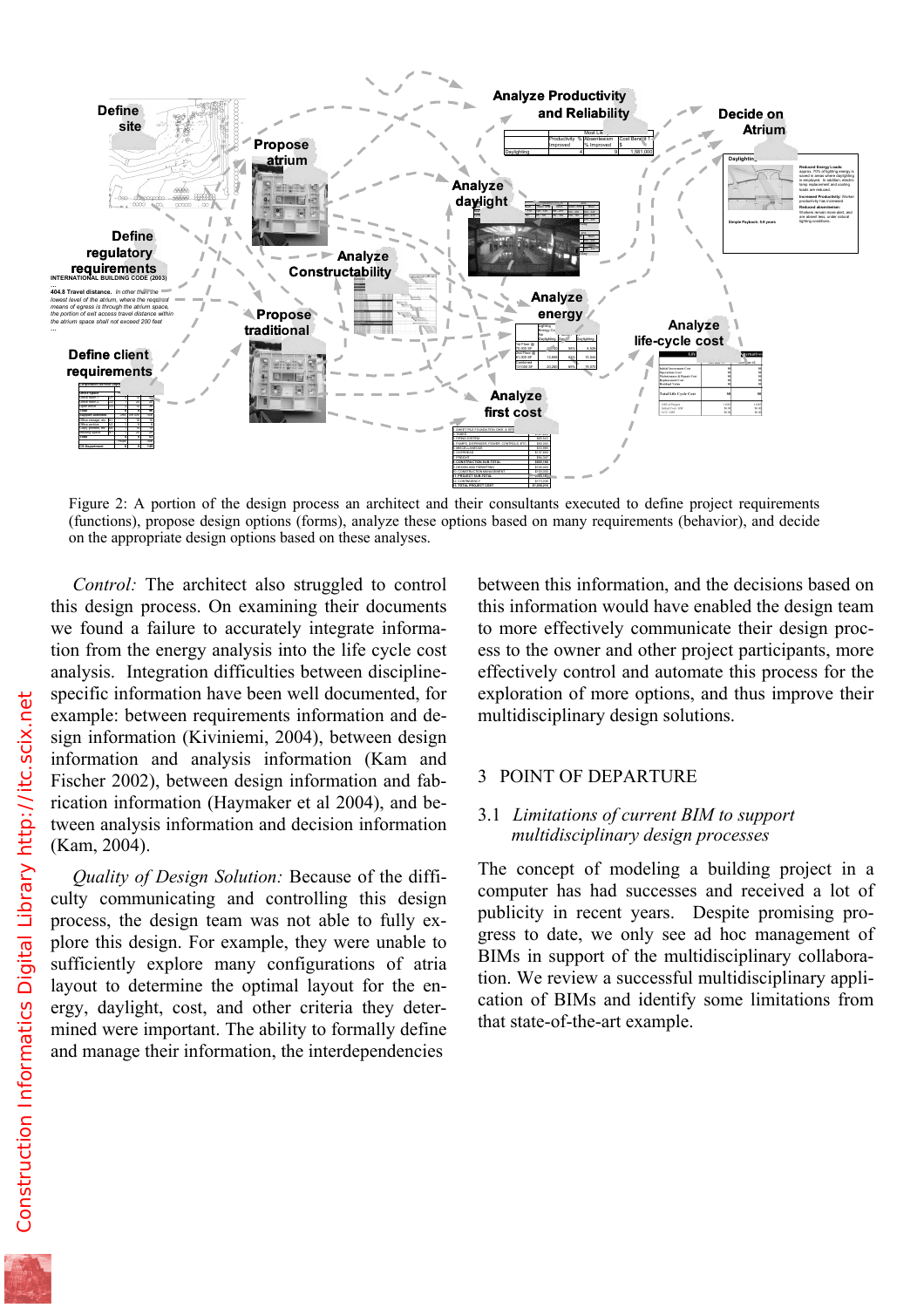

Figure 3: We captured both the theoretical concept (left) and the "chaotic" reality (right) of information exchange among the many BIMs from the HUT-600 Auditorium project in Helsinki, Finland. Although the project benefited from various domain-specific BIMs, iterative multidisciplinary proposals, analyses, and decision tradeoffs were difficult due ad hoc methods for information communication and control.

The HUT-600 auditorium project in Helsinki, Finland is one of the first industry projects to use an array of multidisciplinary BIMs in the design process (Kam and Fischer 2002). The architects, structural engineers, energy consultants, HVAC designers, and construction managers developed specific BIMs that addressed their disciplinary needs. As a result, these individual BIMs enabled the end-users to better visualize the design; the architect to improve his efficiency in producing design documents; and the energy and cost consultants to improve performance of their specialty services. However, the exchange process among the BIMs was ad-hoc and cumbersome in spite of the availability of an interoperable data exchange standard (See Figure 3). Decision-making focused on single-disciplinary proposals, such as HVAC choices (e.g., underfloor versus conventional systems) or architectural features (e.g., skylight versus windows), but not on integrated choices across multiple AEC disciplines (e.g., structural system relationships with different architectural or HVAC choices). There were no means or methods to define multidisciplinary objectives, propose and analyze multidisciplinary options, and make tradeoff decisions.

As this state-of-the-art example illustrates, AEC professionals in many disciplines are benefiting from BIM oriented computer applications, such as architectural visualization, daylight analyses, energy simulation, cost estimating, etc. Emerging data structures such as the Industry Foundation Classes (IAI 2005), CIMsteel Integration Standards (Steel Construction Institute 2003), and the Green Building XML Schema (GBXML 2005) are supporting limited data exchanges, and a number of software applications are implementing these data standards. We do not envision that a single BIM will adequately serve to communicate and control multi-disciplinary interests present in a building project. The case study

illustrates that current AEC methodologies do not enable AEC professionals to easily communicate and control design processes consisting of many BIMs, such as multidisciplinary objectives, proposals, analyses, and decisions.

# 3.2 *Three Emerging CIFE Methods to Address These Limitations*

In our effort to address current limitations of BIM's to support multidisciplinary communication and control of design processes, we investigate three promising CIFE methods—POP, Narratives, and the Decision Dashboard as the starting points for our research.

The POP method (Kunz and Fischer 2005, Garcia et al 2003) enables AEC stakeholders to collaboratively *define* the important functions, forms, and behaviors of the products, organizations, and processes of an AEC project. For example, most BIMs are most commonly used to represent the form of the product (e.g., the architectural and structural systems and components of buildings). However, other aspects of the project design – as shown in the other cells of the POPFFB matrix – need to be made explicit and designed as well (see Figure 5). The POP method enables a broader and balanced communication and integration of these nine types of interrelated information models shown in the matrix. We suggest AEC project teams use the POP method to collaboratively define and communicate their many types of information.

The Narrative method (Haymaker et al 2004) enables AEC stakeholders from multiple disciplines to formally and iteratively construct information models from other information models and control the integration of these evolving, distributed, multidisciplinary models. AEC professionals will use Narratives to *propose* many options, and *analyze*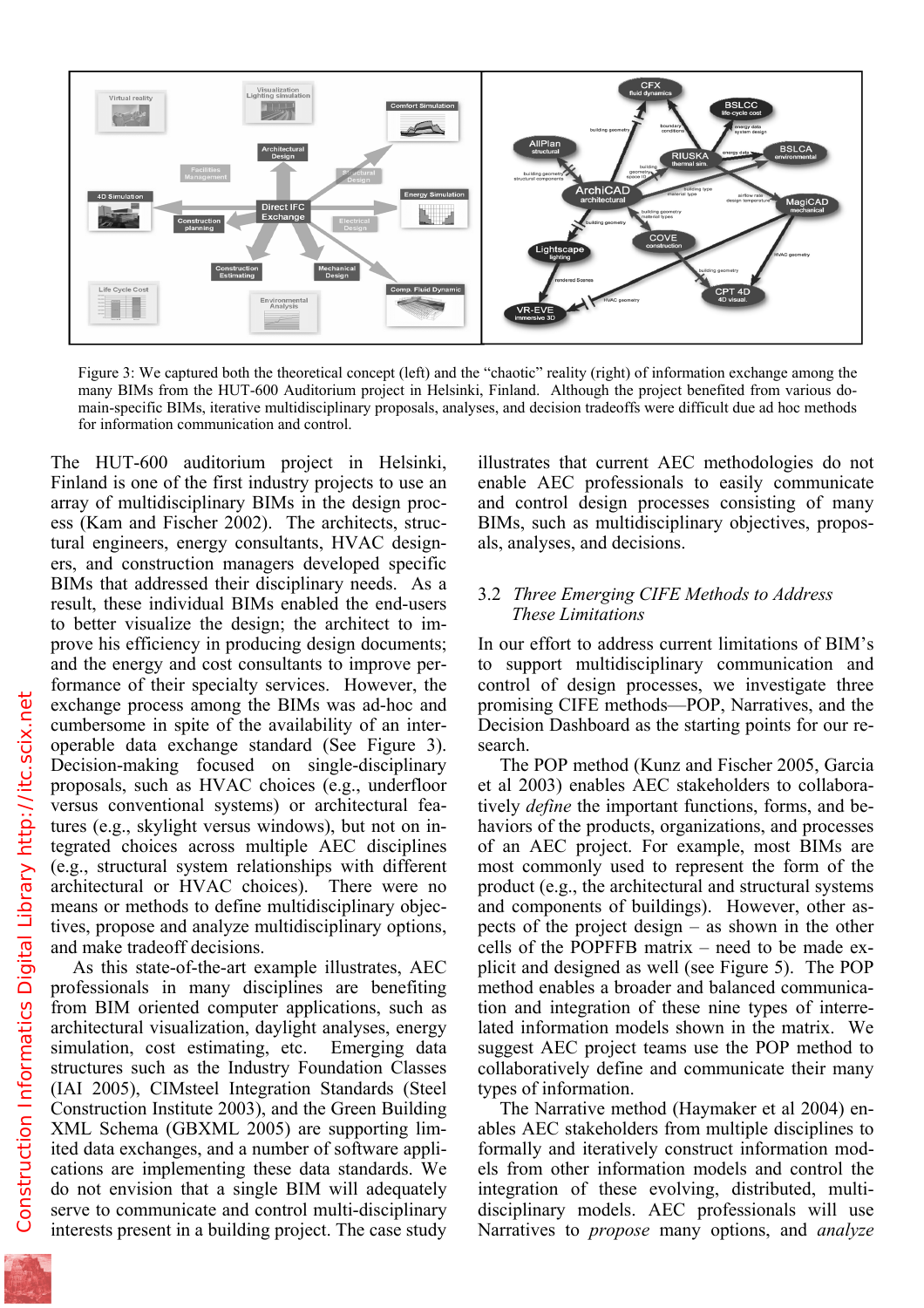between the defined functions, proposed forms, and analyzed behaviors, and to control the integration of these models. The Narrative method provides a graphical view of these dependencies.

The Decision Dashboard method (Kam 2005) enables AEC professionals to decide amongst project options. Represented in Decision Breakdown Structures (DBS), decision information includes competing sets of criteria (functions), decision topics, options, and alternatives (aggregations of options), and their relationships. The Decision Dashboard allows stakeholders to interactively change and evaluate choices as the decision process evolves. The DD makes all relevant decision information explicit and available for stakeholders to make and document informed decisions. It facilitates, but does not replace, the analysis or negotiation processes that are vital in AEC decision-making.

# 4 RESEARCH METHODS

To design our methodology, we are currently gathering test cases, refining the POP, Narratives, and Dashboard theory and prototypes, integrating the prototypes in the CIFE iRoom, implementing the test case into the prototypes, holding charrettes with AEC professionals, and validating our research. The following subsections explain these research tasks in further detail.

## 4.1 *Gather Test Cases*

We are observing real AEC projects and formulating case studies like those described in Sections 2 and 3. We are collecting the many representations the AEC professionals construct, and we document the issues they discuss. We are developing these observations into manageable test case scenarios, and use them to motivate, and develop criteria against which to validate, our work.

# 4.2 *Refine and Implement Our Methodology*

We are refining existing POP, Narrative and DD modeling application prototypes, deploying them in the CIFE iRoom, and defining interfaces among these prototypes. The interface development relies on a generic Representation object, which all three methods specialize for their purpose. POP adds the POPFFB classification, Narrative adds dependency information, and DD adds Decision classification and relationships.



Figure 4: A mock up the integrated POP (left screen), Narratives (center screen), and Decision Dashboard (rights screen) in the CIFE iRoom.

# 4.2.1 *Define and Analyze with POP Modeling*

AEC professionals will use POP modeling (see figure  $5$ ) to define the key project requirements (i.e. functions), options (i.e., forms), and analyses (i.e., behaviors) of the project's Products, Organizations, and Processes (see Figure 5). Current POP models are built in Microsoft Excel; we plan to develop a simple prototype with a similar interface that will enable AEC professionals to define each of the Product-Organization-Process-Form-Function-

Behavior *Representation* elements. POP modeling will promote synchronous, communication of multidisciplinary information models among the project's stakeholders.

|                 | Product                        | Organization                   | Process                   |
|-----------------|--------------------------------|--------------------------------|---------------------------|
| unction<br>ட    | Respond to Site                | Energy Expertise               | Sustainable               |
|                 | <b>Regulatory Requirements</b> | Product. Expertise             | On time                   |
|                 | <b>Clients Requirements</b>    | Daylight Expertise             | On budget                 |
|                 | Good Daylighting               | Fast                           | Meet LEED Regmts          |
|                 | Low Lifecycle Cost             | Inventive                      |                           |
|                 |                                |                                |                           |
|                 | Atrium                         | Energy Consultant Design Sched |                           |
| m<br>or<br>ட்   | No Atrium                      | Construction Mgr               | Const. Schedule           |
|                 | Green Roof                     | Lighting Consult-              | <b>LEED Certification</b> |
|                 | <b>Metal Roof</b>              | Architect                      |                           |
|                 | <b>Raised Floor HVAC</b>       | Daylight Software              |                           |
|                 | Overhead HVAC                  |                                |                           |
| <b>Behavion</b> | Daylight Analys.               | Many Options                   | Meet Finish Date          |
|                 | <b>First Cost Analys.</b>      | Good Light Analys              | Meet Budget               |
|                 | <b>Energy Analys.</b>          | Good Prod Analys               | No Change Orders          |
|                 | Lifecycle CostsAnalys.         | <b>Minimal Rework</b>          | Minimal Latency           |
|                 | <b>Productivity Analys.</b>    |                                | Many Light Analys.        |
|                 | <b>Structural Analys.</b>      |                                |                           |

Figure 5: POP models define the important Forms, Functions, and Behaviors of the project's Products Organizations and Processes. For example, this POP model defines an atrium and no atrium as two proposed form options, and defines the need for several analyses of the behavior of these forms, including Daylight, Cost, Energy and Productivity (shown bold).

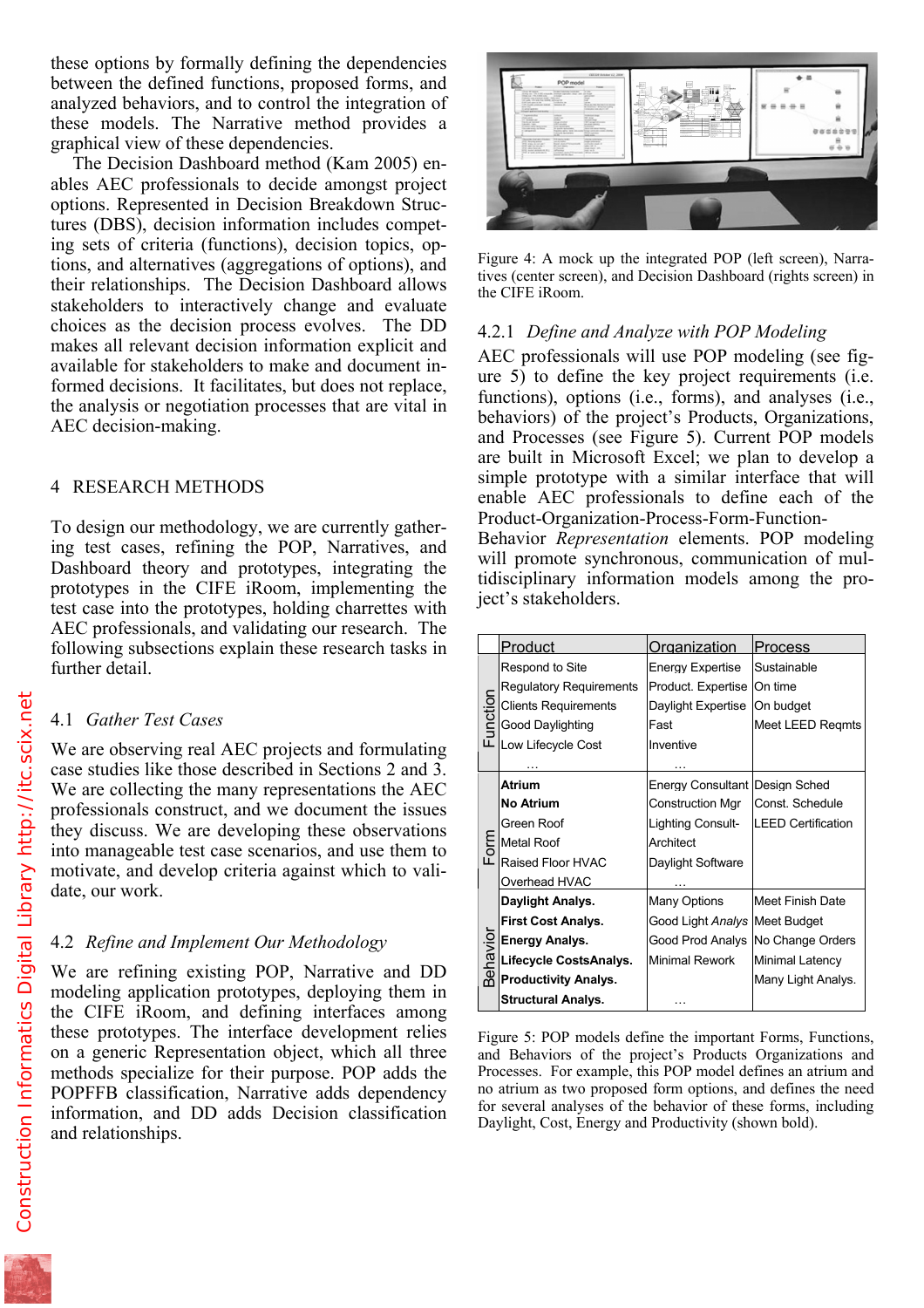

Figure 6: Narratives formalize and control the dependencies between information models. This Narrative formalizes the dependencies between the Atrium and No Atrium design options, and the many analyses of these options. The information in these Narratives serves as input to the Decision Dashboard.

While the POP model makes the main elements of a project's Function, Form, and Behavior with respect to its Product, Organization, and Process explicit, it does not make the dependencies between these elements explicit and therefore does not inform the process the project organization should carry out to design the project forms to accomplish the functions. Narratives inform this process by representing these dependencies.

#### 4.2.2 *Propose and Analyze with the Narratives:*

Narratives (see figure 6) formalize and control the sources, nature, and status of the dependencies amongst information models. A node in a Narrative consists of Representation and Reasoning. The representation (e.g., a BIM describing the architectural design of the office building with an atrium) serves as the information repository for professionals and their software tools for a particular task (e.g., Estimate Cost). The reasoning specifies how the task (a combination of human and software activity) transforms the information from the information sources (repositories) into the information generated by the task. By relating tasks (including their representation elements and tools) to each other a network of dependencies between, for example, forms and behaviors emerges, allowing AEC professionals to design, communicate, and control the design process

explicitly. AEC professionals will use Narratives to help them propose and analyze different competing options (e.g., propose atrium and other designs, and perform energy and cost analyses). Our current implementation of Narratives constructs and controls dependencies between geometric models (Haymaker et al 2004b); this research will extend the Narrative implementation to construct and control dependencies between generic representations.

#### 4.2.3 *Analyze and Decide with the Decision Dashboard:*

Through the application of POP models and Narratives, professionals should be able to generate the right options with the best multi-disciplinary process possible. Now, AEC stakeholders need to make the appropriate trade-offs between and decisions about the generated options. To do so, they then can use the Decision Dashboard (DD, see figure 7) to make design decisions from information constructed in both the POP and Narratives applications. The form and behavior elements of the POP and Narratives inform the options from which the stakeholders need to select the best. The functions become the criteria against which the options will be evaluated. The Narratives give the decision makers the confidence that the options were analyzed in a consistent and integrated way. They also offer the potential to adjust or redo the analyses quickly and consistently should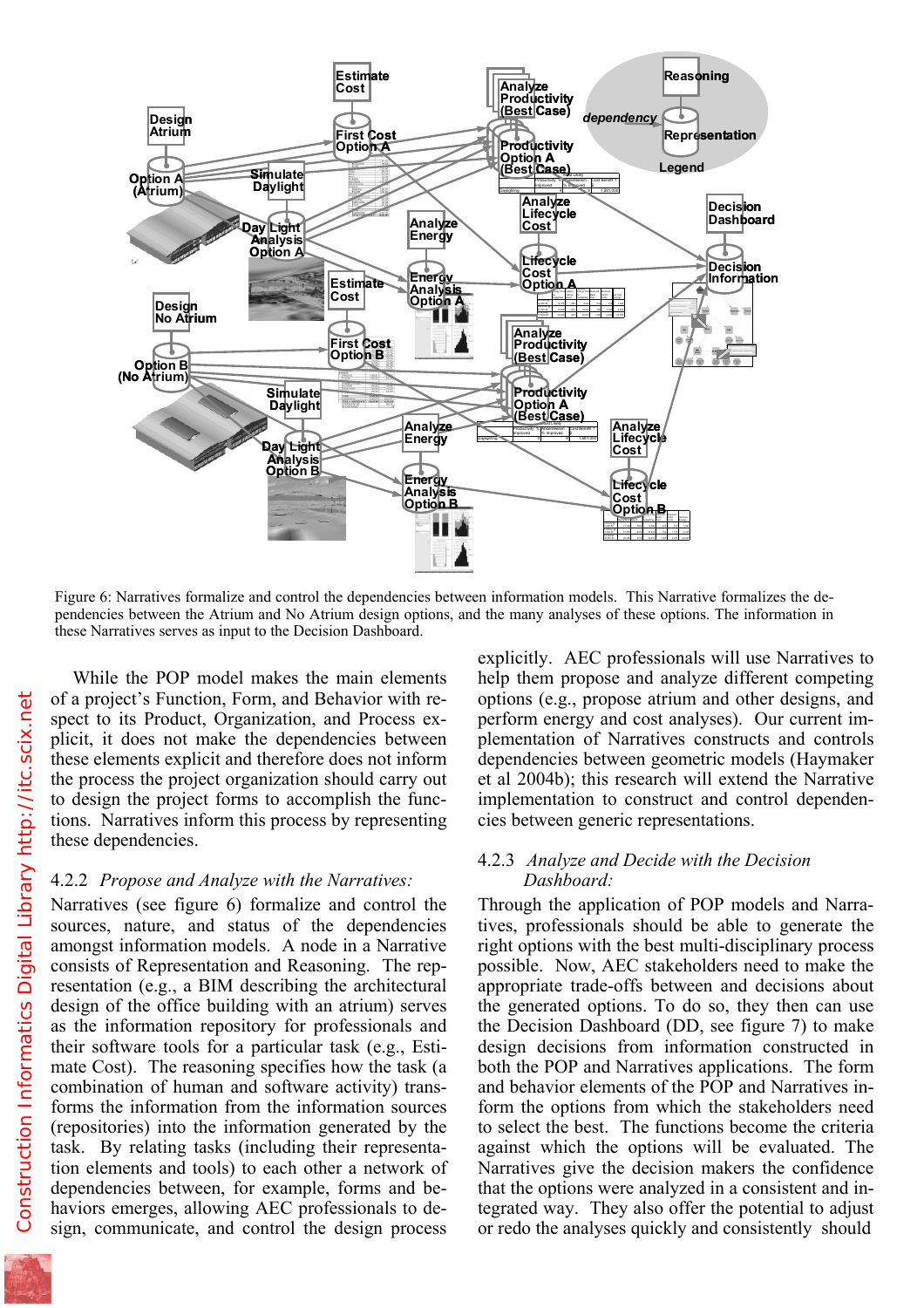

Figure 7: The Decision Dashboard enables AEC professionals to manage project options and facilitate the decision-making process. This DD organizes the atrium and no atrium design options under a decision topic called "Design Mass". Each Design Mass option has associated worst, most likely, and best-case options for the productivity analyzed in the Narrative. When a DD user switches the arrow from one option to another, the DD automatically propagates the effects of this change up this hierarchy, such that the currently selected decision topic, such as Design Mass, has productivity, lifecycle cost, and any other attributes that are defined lower in the hierarchy.

 the criteria or options change during the decision making process. Thus, the DD serves as a decisionsupport tool for AEC professionals to analyze integrated decision information and to document the decision-making process for other AEC stakeholders.

# 4.2.4 *Apply the methodology*

We will re-implement the test cases we gather using our *DPAD* methodology. We will also re-enact these test cases in charettes with students and AEC professionals. These charette participants will first use the POP approach to define the important models for the project. They will then use the Narrative framework to establish and control the interdependencies (either manually or automatically) between these models. Finally, the participants will use the Decision Dashboard to organize, enhance, and document the decision trade-off process. As the prototype matures, we will work with these participants to apply our methodology on their current multidisciplinary design and analysis problems.

### 4.2.5 *Validate the methodology*

The test cases will allow us to validate for the extent to which POP, Narratives, and DD help AEC professionals communicate and control their multidisciplinary projects. While gathering case studies, we are documenting the performance of the AEC teams in terms of the following communication and control metrics. We will then compare the performance of AEC teams using our methodology with this baseline data:

*Communication:* We will measure the number of stakeholders involved, the number of contributions made by these stakeholders. We will also measure the quality of communication by these stakeholders through a DEEP analysis (Garcia et al, 2003). DEEP measures the amounts of time AEC professionals spend in meetings Describing, Explaining, Evaluating, and Predicting. The purpose of this metric is to measure if AEC teams are communicating effectively. The idea being that if they can spend less time Describing and Explaining, and spend more time Evaluating and Predicting, they are communicating more effectively, and adding more value.